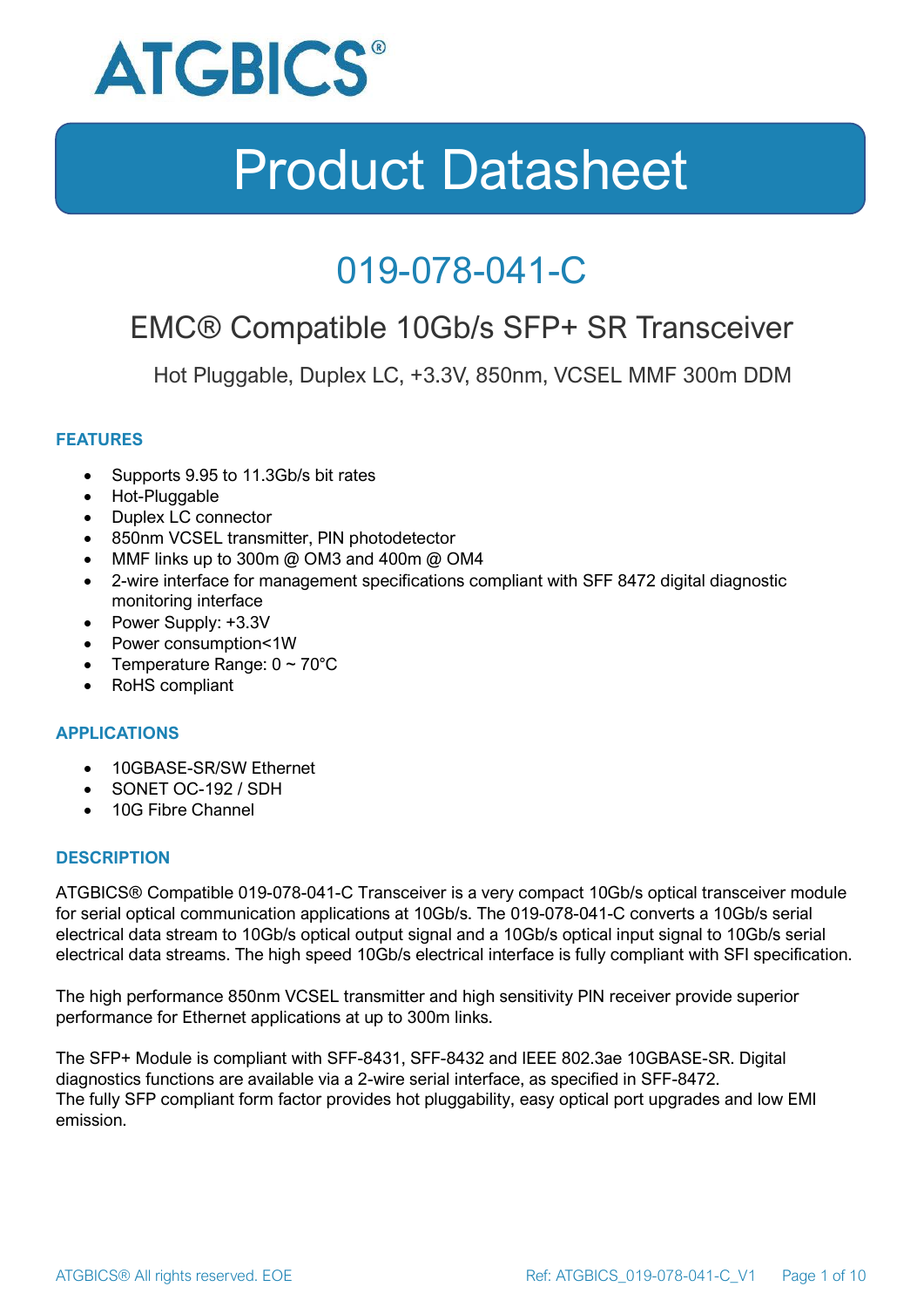

### **Absolute Maximum Ratings**

| <b>Parameter</b>                  | <b>Symbol</b> | Min.   | <b>Typical</b> | Max.  | <b>Unit</b> |
|-----------------------------------|---------------|--------|----------------|-------|-------------|
| <b>Storage Temperature</b>        | Ts            | $-40$  |                | $+85$ | $^{\circ}C$ |
| <b>Case Operating Temperature</b> | Tа            |        |                | 70    | °C          |
| <b>Maximum Supply Voltage</b>     | Vcc           | $-0.5$ |                | 4     |             |
| <b>Relative Humidity</b>          | RH            |        |                | 85    | %           |

### **Electrical Characteristics (T<sub>OP</sub> = 0 to 70 °C, VCC = 3.135 to 3.465 Volts)**

| <b>Parameter</b>                                                              | <b>Symbol</b>         | Min.   | <b>Typical</b> | Max.           | <b>Unit</b> | <b>Notes</b>   |
|-------------------------------------------------------------------------------|-----------------------|--------|----------------|----------------|-------------|----------------|
| <b>Supply Voltage</b>                                                         | V <sub>cc</sub>       | 3.135  |                | 3.465          | $\vee$      |                |
| <b>Supply Current</b>                                                         | <b>Icc</b>            |        |                | 250            | mA          |                |
| <b>Power Consumption</b>                                                      | P                     |        |                | 1              | W           |                |
| <b>Transmitter Section:</b>                                                   |                       |        |                |                |             |                |
| Input differential impedance                                                  | $R_{in}$              |        | 100            |                | Ω           | 1              |
| <b>Tx Input Single Ended DC Voltage</b><br><b>Tolerance (Ref VeeT)</b>        | $\vee$                | $-0.3$ |                | $\overline{4}$ | $\vee$      |                |
| Differential input voltage swing                                              | Vin, pp               | 180    |                | 700            | mV          | $\overline{2}$ |
| <b>Transmit Disable Voltage</b>                                               | $V_D$                 | 2      |                | <b>Vcc</b>     | $\vee$      | 3              |
| <b>Transmit Enable Voltage</b>                                                | $V_{EN}$              | Vee    |                | $Vee+0.8$      | $\vee$      |                |
| <b>Receiver Section:</b>                                                      |                       |        |                |                |             |                |
| <b>Single</b><br><b>Ended</b><br>Output<br><b>Voltage</b><br><b>Tolerance</b> | $\vee$                | $-0.3$ |                | $\overline{4}$ | $\vee$      |                |
| <b>Rx Output Diff Voltage</b>                                                 | Vo                    | 300    |                | 850            | mV          |                |
| <b>Rx Output Rise and Fall Time</b>                                           | Tr/Tf                 | 30     |                |                | ps          | $\overline{4}$ |
| <b>LOS Fault</b>                                                              | VLOS fault            | 2      |                | <b>VCCHOST</b> | V           | 5              |
| <b>LOS Normal</b>                                                             | V <sub>LOS</sub> norm | Vee    |                | $Vee+0.8$      | $\vee$      | 5              |

Notes:

- 1. Connected directly to TX data input pins. AC coupling from pins into laser driver IC.
- 2. Per SFF-8431 Rev 3.0
- 3. Into 100 ohms differential termination.
- 4. 20%~80%
- 5. LOS is an open collector output. Should be pulled up with 4.7k 10kΩ on the host board. Normal operation is logic 0; loss of signal is logic 1. Maximum pull-up voltage is 5.5V.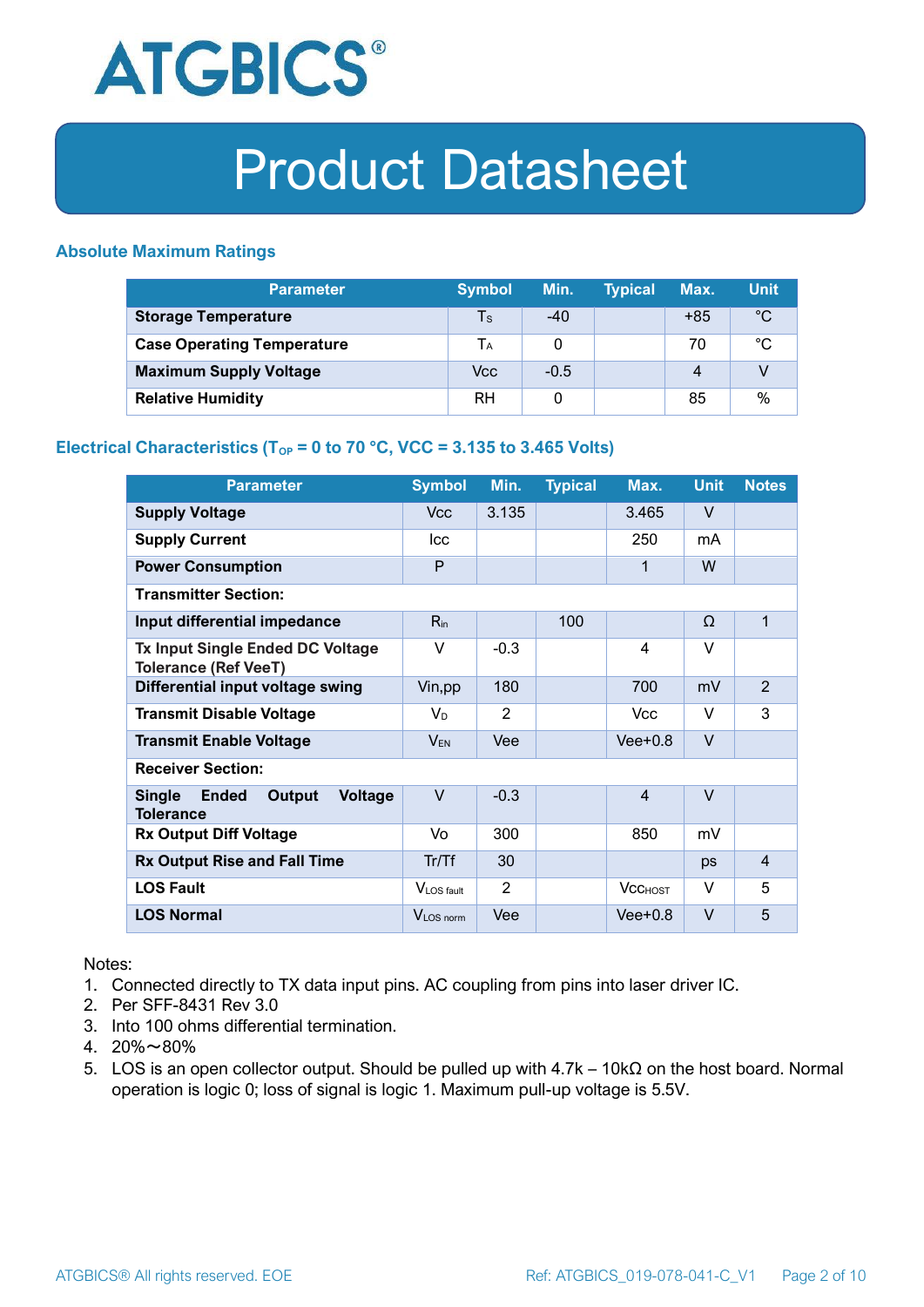

### **Optical Parameters** ( $T_{OP} = 0$  to 70°C, VCC = 3.135 to 3.465 Volts)

| <b>Parameter</b>                                          | <b>Symbol</b>    | Min.        | <b>Typical</b> | Max.           | <b>Unit</b>     | <b>Notes</b>   |  |
|-----------------------------------------------------------|------------------|-------------|----------------|----------------|-----------------|----------------|--|
| <b>Transmitter Section:</b>                               |                  |             |                |                |                 |                |  |
| <b>Center Wavelength</b>                                  | λt               | 840         | 850            | 860            | nm              |                |  |
| <b>RMS spectral width</b>                                 | $\lambda_{RMS}$  |             |                | $\overline{4}$ | nm              |                |  |
| <b>Average Optical Power</b>                              | Pavg             | $-7.3$      |                | $-1$           | dBm             | 1              |  |
| <b>Optical Power OMA</b>                                  | Poma             |             | $-1.5$         |                | dBm             |                |  |
| <b>Laser Off Power</b>                                    | Poff             |             |                | $-30$          | dBm             |                |  |
| <b>Extinction Ratio</b>                                   | <b>ER</b>        | 3.5         |                |                | dB              |                |  |
| <b>Transmitter</b><br><b>Dispersion</b><br><b>Penalty</b> | <b>TDP</b>       |             |                | 3.9            | dB              | 2              |  |
| <b>Relative Intensity Noise</b>                           | Rin              |             |                | $-128$         | dB/Hz           | 3              |  |
| <b>Optical</b><br>Return<br>Loss<br><b>Tolerance</b>      |                  | 20          |                |                | dB              |                |  |
| <b>Receiver Section:</b>                                  |                  |             |                |                |                 |                |  |
| <b>Center Wavelength</b>                                  | λr               | 840         |                | 860            | nm              |                |  |
| <b>Receiver Sensitivity (OMA)</b>                         | Sen              |             |                | $-11.1$        | dB <sub>m</sub> | $\overline{4}$ |  |
| <b>Stressed Sensitivity (OMA)</b>                         | $Sens_T$         |             |                | $-7.5$         | dBm             | 4              |  |
| <b>Los Assert</b>                                         | <b>LOSA</b>      | $-30$       |                |                | dBm             |                |  |
| <b>Los Dessert</b>                                        | LOS <sub>D</sub> |             |                | $-12$          | dBm             |                |  |
| <b>Los Hysteresis</b>                                     | LOS <sub>H</sub> | 0.5         |                |                | dB              |                |  |
| <b>Overload</b>                                           | Sat              | $\mathbf 0$ |                |                | dBm             | 5              |  |
| <b>Receiver Reflectance</b>                               | <b>Rrx</b>       |             |                | $-12$          | dB              |                |  |

Notes:

- 1. Average power figures are informative only, per IEEE802.3ae.
- 2. TWDP figure requires the host board to be SFF-8431 compliant. TWDP is calculated using the Matlab code provided in clause 68.6.6.2 of IEEE802.3ae.
- 3. 12dB reflection.
- 4. Conditions of stressed receiver tests per IEEE802.3ae. CSRS testing requires the host board to be SFF-8431 compliant.
- 5. Receiver overload specified in OMA and under the worst comprehensive stressed condition.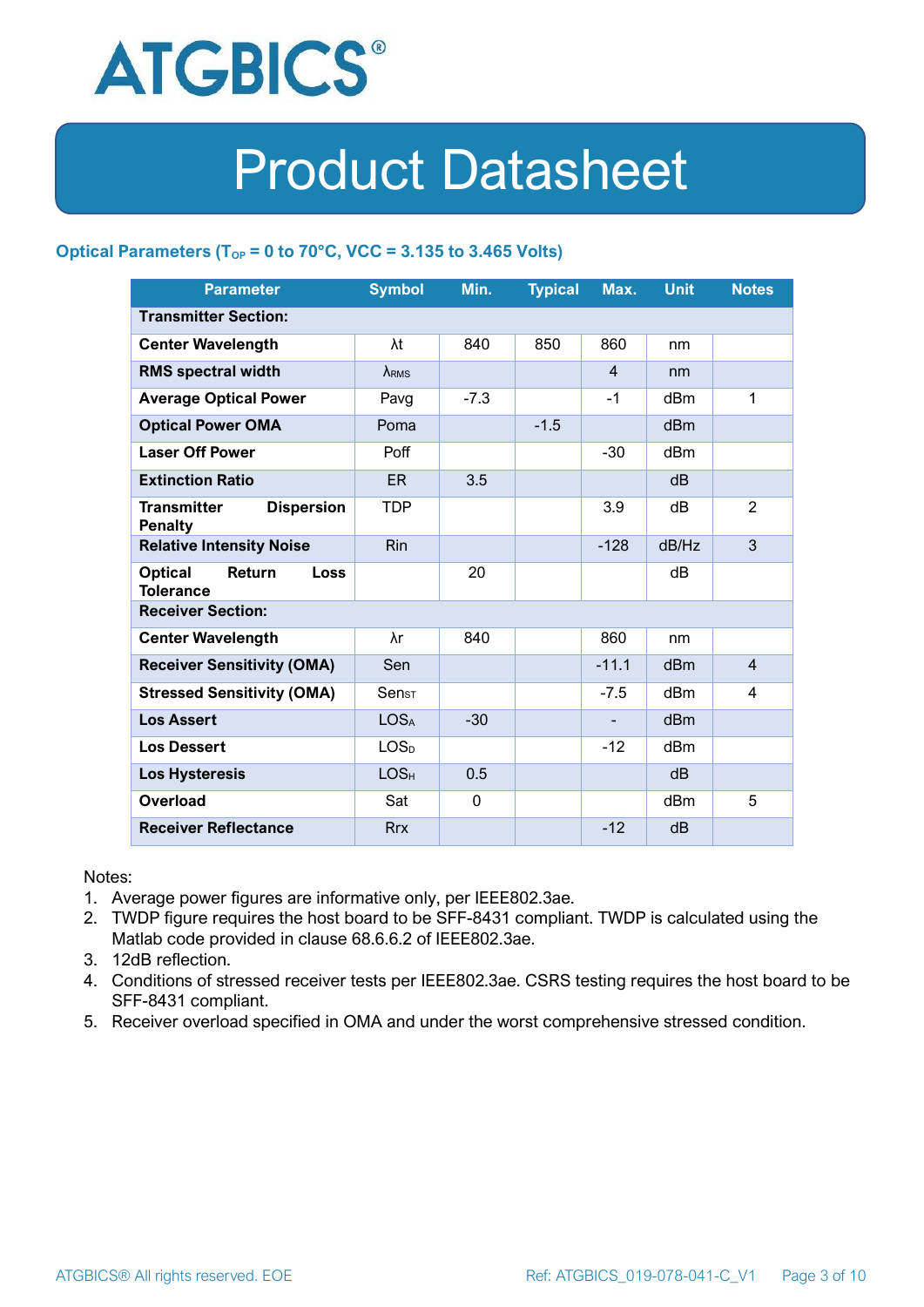

### **Timing Characteristics**

| <b>Parameter</b>                                             | <b>Symbol</b>           | Min. | <b>Typical</b> | Max. | <b>Unit</b> |
|--------------------------------------------------------------|-------------------------|------|----------------|------|-------------|
| <b>TX Disable Assert Time</b>                                | t off                   |      |                | 10   | <b>US</b>   |
| <b>TX_Disable Negate Time</b>                                | t_on                    |      |                | 1    | ms          |
| Initialize Include<br>Reset of<br>Time to<br><b>TX FAULT</b> | t int                   |      |                | 300  | ms          |
| <b>TX FAULT from Fault to Assertion</b>                      | t fault                 |      |                | 100  | <b>us</b>   |
| <b>TX Disable Time to Start Reset</b>                        | t reset                 | 10   |                |      | <b>US</b>   |
| <b>Receiver Loss of Signal Assert Time</b>                   | T <sub>A</sub> , RX LOS |      |                | 100  | <b>us</b>   |
| <b>Receiver Loss of Signal Deassert Time</b>                 | $T_d, RX$ LOS           |      |                | 100  | <b>US</b>   |
| <b>Rate-Select Change Time</b>                               | t ratesel               |      |                | 10   | <b>us</b>   |
| <b>Serial ID Clock Time</b>                                  | t serial-<br>clock      |      |                | 100  | kHz         |

### **Pin Assignment**

Diagram of Host Board Connector Block Pin Numbers and Name

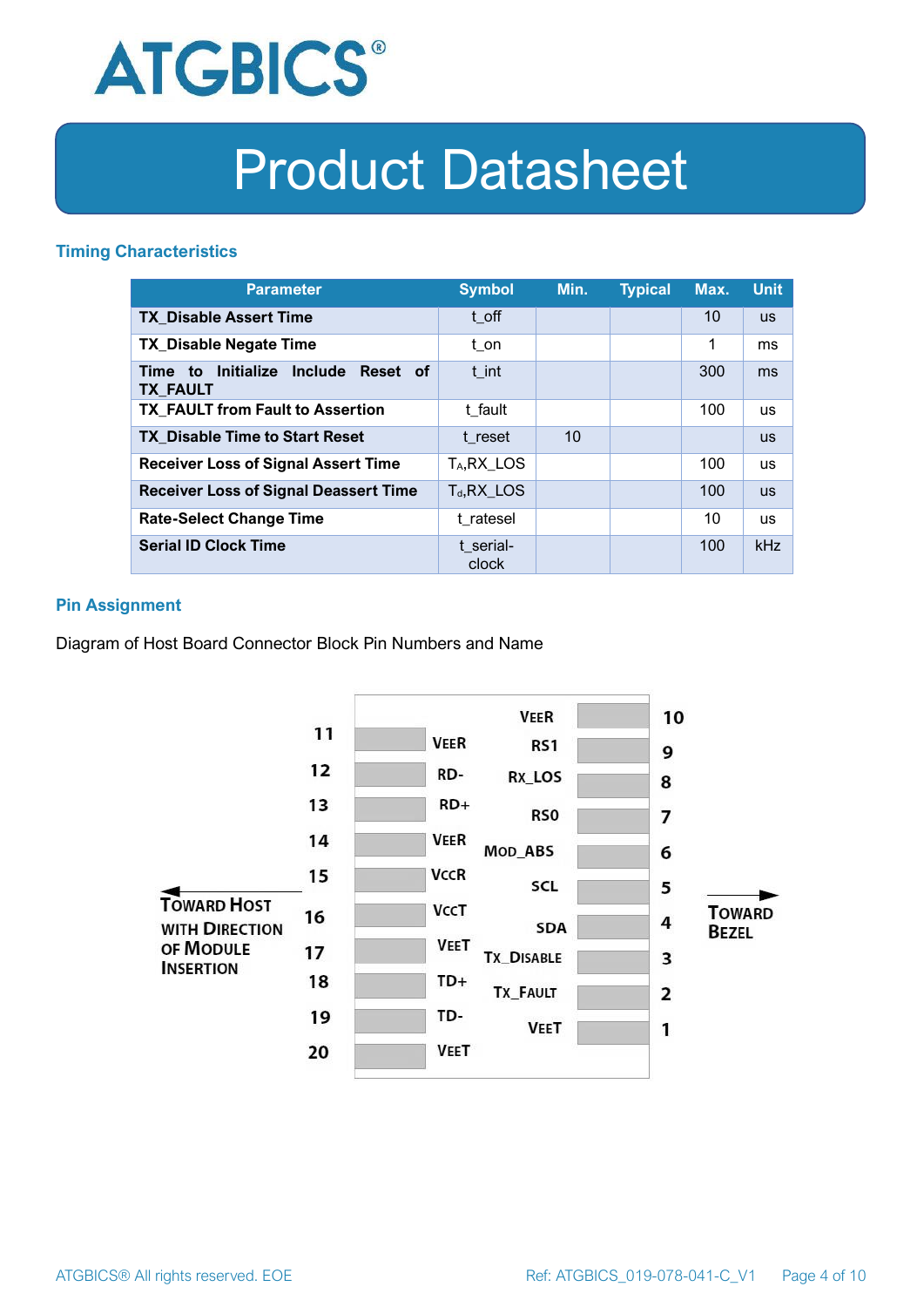

### **Pin Function Definitions**

| <b>PIN No</b>  | <b>Name</b>                 | <b>Function</b>                                                                                                                     | <b>Notes</b>   |
|----------------|-----------------------------|-------------------------------------------------------------------------------------------------------------------------------------|----------------|
| 1              | VeeT                        | Module transmitter ground                                                                                                           | $\mathbf 1$    |
| $\mathbf{2}$   | <b>Tx Fault</b>             | Module transmitter fault                                                                                                            | $\overline{2}$ |
| $\overline{3}$ | <b>Tx</b><br><b>Disable</b> | Transmitter Disable; Turns off transmitter laser output                                                                             | 3              |
| 4              | <b>SDL</b>                  | 2 wire serial interface data input/output (SDA)                                                                                     |                |
| 5              | <b>SCL</b>                  | 2 wire serial interface clock input (SCL)                                                                                           |                |
| 6              | MOD-<br><b>ABS</b>          | Module Absent, connect to VeeR or VeeT in the module                                                                                | $\overline{2}$ |
| $\overline{7}$ | RS <sub>0</sub>             | Rate select0, optionally control SFP+ receiver. When high,<br>input data rate >4.5Gb/ s; when low, input data rate<br>$<=4.5Gb/s$   |                |
| 8              | <b>LOS</b>                  | Receiver Loss of Signal Indication                                                                                                  | 4              |
| 9              | RS <sub>1</sub>             | Rate select0, optionally control SFP+ transmitter. When<br>high, input data rate >4.5Gb/s; when low, input data rate<br>$<=4.5Gb/s$ |                |
| 10             | VeeR                        | Module receiver ground                                                                                                              | 1              |
| 11             | <b>VeeR</b>                 | Module receiver ground                                                                                                              | 1              |
| 12             | RD-                         | Receiver inverted data out put                                                                                                      |                |
| 13             | $RD+$                       | Receiver non-inverted data out put                                                                                                  |                |
| 14             | <b>VeeR</b>                 | Module receiver ground                                                                                                              | 1              |
| 15             | <b>VccR</b>                 | Module receiver 3.3V supply                                                                                                         |                |
| 16             | <b>VccT</b>                 | Module transmitter 3.3V supply                                                                                                      |                |
| 17             | VeeT                        | Module transmitter ground                                                                                                           | $\mathbf{1}$   |
| 18             | TD+                         | Transmitter inverted data out put                                                                                                   |                |
| 19             | TD-                         | Transmitter non-inverted data out put                                                                                               |                |
| 20             | VeeT                        | Module transmitter ground                                                                                                           | 1              |

Notes:

- 1. The module ground pins are isolated from the module case.
- 2. This pin is an open collector/drain output pin and is pulled up with 4.7K-10Kohms to Host\_Vcc on the host board.
- 3. This pin is pulled up with 4.7K-10Kohms to VccT in the module.
- 4. This pin is an open collector/drain output pin and is pulled up with 4.7K-10Kohms to Host Vcc on the host board.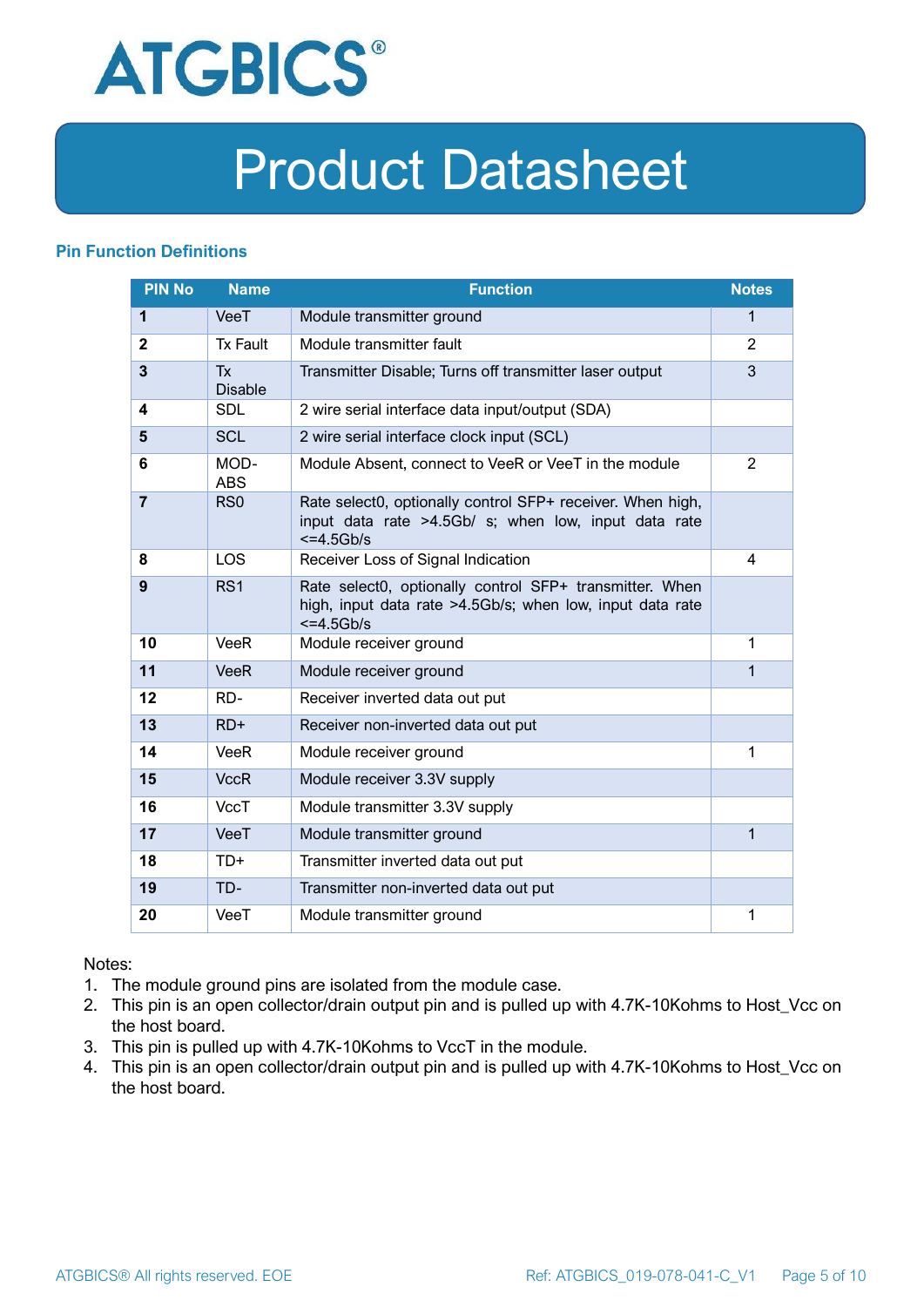

#### **SFP Module EEPROM Information and Management**

The SFP modules implement the 2-wire serial communication protocol as defined in the SFP -8472. The serial ID information of the SFP modules and Digital Diagnostic Monitor parameters can be accessed through the I <sup>2</sup>C interface at address A0h and A2h. The memory is mapped in Table 1. Detailed ID information (A0h) is listed in Table 2. And the DDM specification at address A2h. For more details of the memory map and byte definitions, please refer to the SFF-8472, "Digital Diagnostic Monitoring Interface for Optical Transceivers". The DDM parameters have been internally calibrated.

#### Table 1 - Digital Diagnostic Memory Map (Specific Data Field Descriptions)

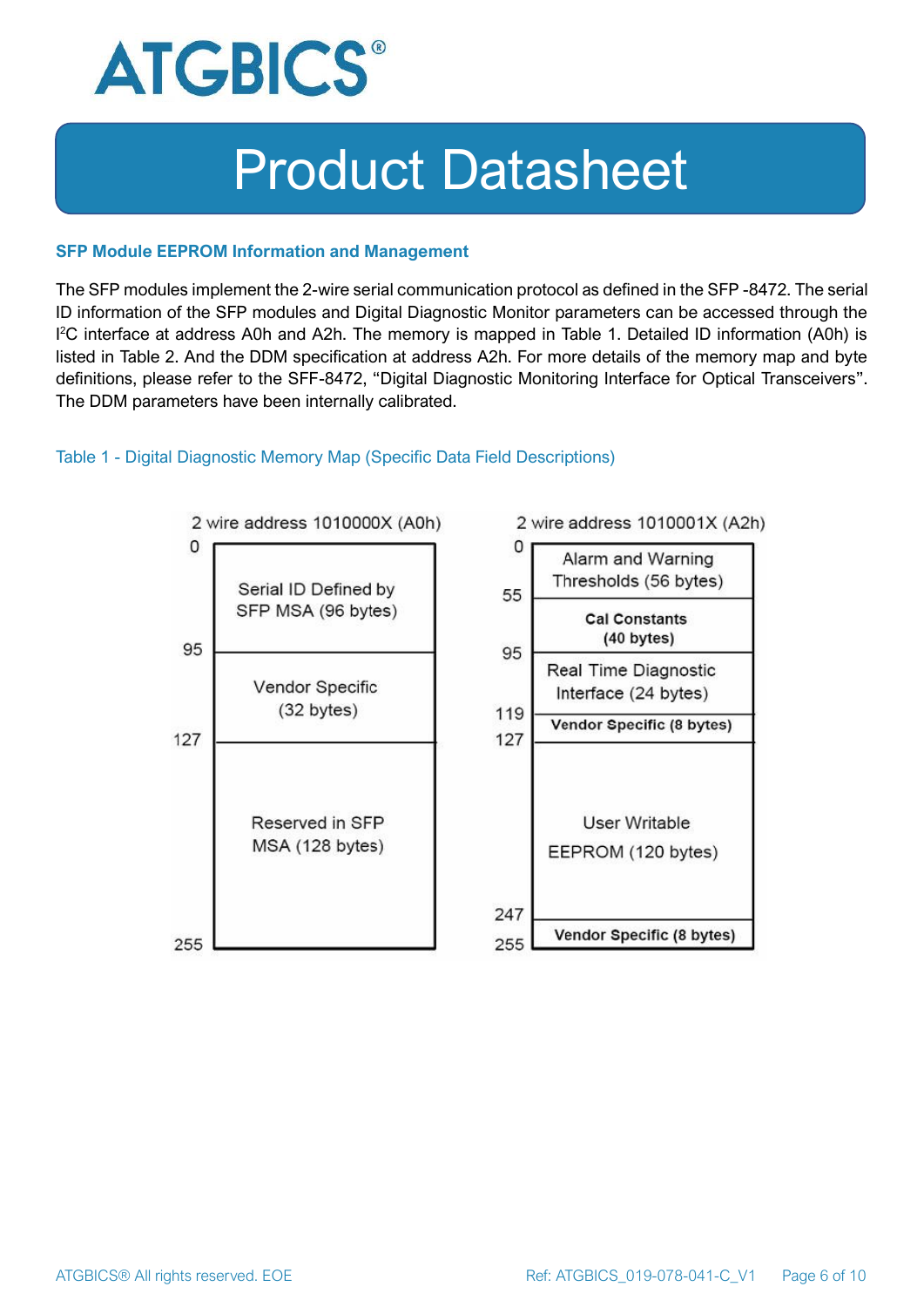

### Table 2 - EEPROM Serial ID Memory Contents (A0h)

| <b>Data</b><br><b>Address</b> | Length<br>(Byte)                 | <b>Name of</b><br>Length | <b>Description and Contents</b>                                                                                                   |
|-------------------------------|----------------------------------|--------------------------|-----------------------------------------------------------------------------------------------------------------------------------|
| <b>Base ID Fields</b>         |                                  |                          |                                                                                                                                   |
| $\mathbf 0$                   | 1                                | Identifier               | Type of Serial transceiver (03h=SFP)                                                                                              |
| 1                             | $\mathbf{1}$                     | Reserved                 | Extended identifier of type serial transceiver<br>(04h)                                                                           |
| $\mathbf{2}$                  | 1                                | Connector                | Code of optical connector type (07=LC)                                                                                            |
| $3 - 10$                      | 8                                | Transceiver              | 10G Base-SR                                                                                                                       |
| 11                            | 1                                | Encoding                 | 64B/66B                                                                                                                           |
| 12                            | $\mathbf{1}$                     | BR, Nominal              | Nominal baud rate, unit of 100Mbps                                                                                                |
| $13 - 14$                     | $\overline{2}$                   | Reserved                 | (0000h)                                                                                                                           |
| 15                            | $\mathbf{1}$                     | Length(9um)              | Link length supported for 9/125um fibre, units of<br>100 <sub>m</sub>                                                             |
| 16                            | $\mathbf 1$                      | Length(50um)             | Link length supported for 50/125um fibre, units<br>of 10m                                                                         |
| 17                            | $\mathbf{1}$                     | Length(62.5um)           | Link length supported for 62.5/125um fibre,<br>units of 10m                                                                       |
| 18                            | $\mathbf{1}$                     | Length(Copper)           | Link length supported for copper, units of meters                                                                                 |
| 19                            | $\mathbf{1}$                     | Reserved                 |                                                                                                                                   |
| 20-35                         | 16                               | Vendor Name              | SFP vendor name: ATGBICS                                                                                                          |
| 36                            | $\mathbf{1}$                     | Reserved                 |                                                                                                                                   |
| 37-39                         | 3                                | Vendor OUI               | SFP transceiver vendor OUI ID                                                                                                     |
| 40-55                         | 16                               | Vendor PN                | Part Number: "019-078-041-C" (ASCII)                                                                                              |
| 56-59                         | 4                                | Vendor rev               | Revision level for part number                                                                                                    |
| 60-62                         | 3                                | Reserved                 |                                                                                                                                   |
| 63                            | 1                                | <b>CCID</b>              | Least significant byte of sum of data in address<br>$0 - 62$                                                                      |
| <b>Extended ID Fields</b>     |                                  |                          |                                                                                                                                   |
| 64-65                         | $\overline{2}$                   | Option                   | Indicates which<br>optical<br><b>SFP</b><br>signals<br>are<br>implemented<br>(001Ah = LOS, TX_FAULT, TX_DISABLE all<br>supported) |
| 66                            | $\mathbf{1}$                     | BR, max                  | Upper bit rate margin, units of %                                                                                                 |
| 67                            | 1                                | BR, min                  | Lower bit rate margin, units of %                                                                                                 |
| 68-83                         | 16                               | Vendor SN                | Serial number (ASCII)                                                                                                             |
| 84-91                         | 8                                | Date code                | OEM's Manufacturing date code                                                                                                     |
| 92-94                         | 3                                | Reserved                 |                                                                                                                                   |
| 95                            | 1                                | <b>CCEX</b>              | code for the<br>Fields<br>Check<br>extended<br>ID<br>(addresses 64 to 94)                                                         |
|                               | <b>Vendor Specific ID Fields</b> |                          |                                                                                                                                   |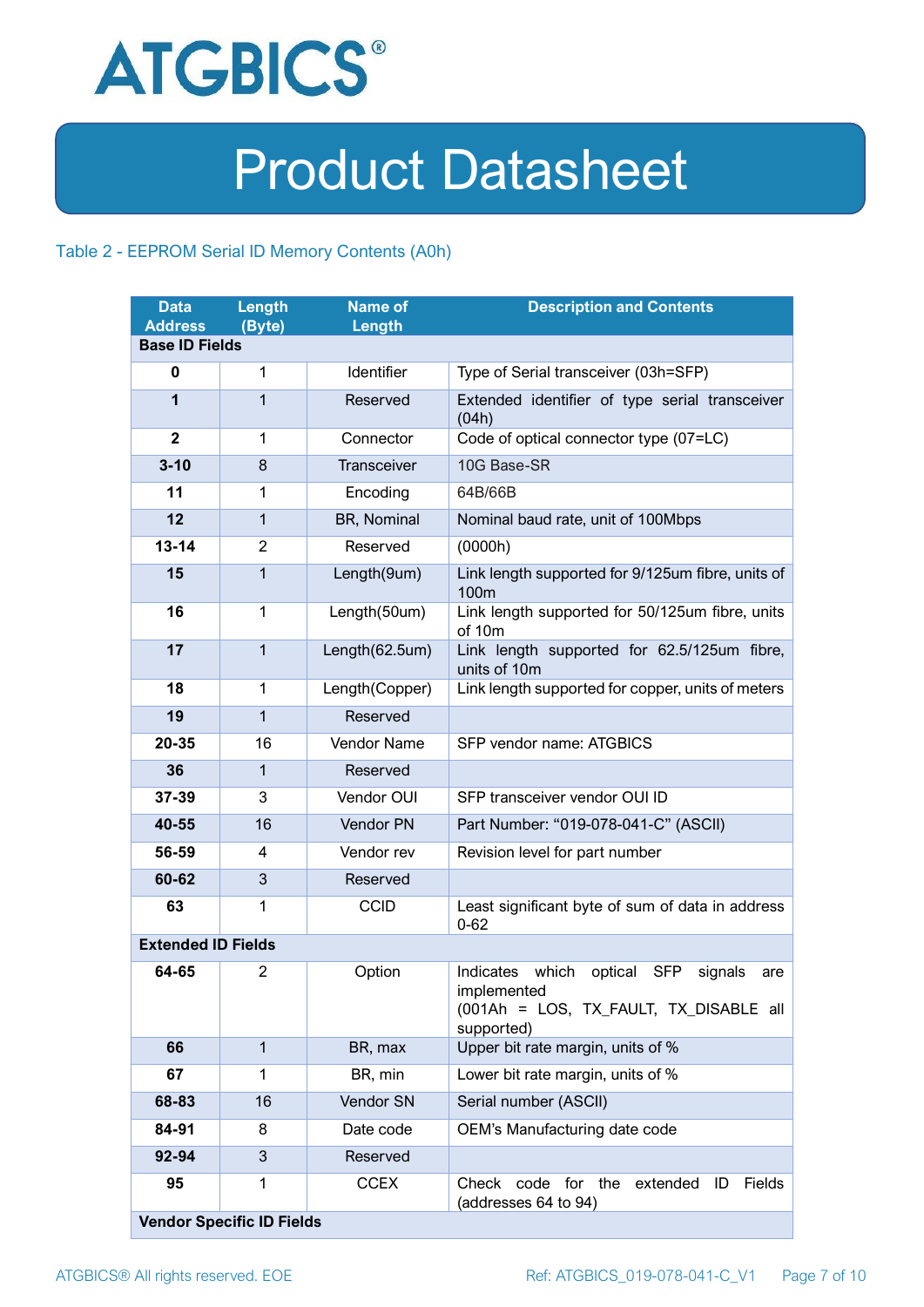

| 96-127  | ററ  | Readable | OEM specific date, read only |
|---------|-----|----------|------------------------------|
| 128-255 | 128 | Reserved | <b>Reserved for SFF-8079</b> |

#### **Digital Diagnostic Monitor Characteristics**

| <b>Data</b><br><b>Address</b> | <b>Parameter</b>                        | <b>Accuracy</b> | <b>Unit</b>     |
|-------------------------------|-----------------------------------------|-----------------|-----------------|
| 96-97                         | <b>Transceiver Internal Temperature</b> | ±3.0            | $^{\circ}C$     |
| 98-99                         | VCC3 Internal Supply Voltage            | ±3.0            | $\%$            |
| 100-101                       | Laser Bias Current                      | ±10             | $\%$            |
| 102-103                       | <b>Tx Output Power</b>                  | ±3.0            | d <sub>Bm</sub> |
| 104-105                       | <b>Rx Input Power</b>                   | ±3.0            | dBm             |

#### **Regulatory Compliance**

The 019-078-041-C complies with international Electromagnetic Compatibility (EMC) and international safety requirements and standards (see details in Table following).

| Electrostatic Discharge<br>(ESD) to the Electrical Pins                               | MIL-STD-883E<br>Method 3015.7                                             | Class 1(>1000 V)                          |
|---------------------------------------------------------------------------------------|---------------------------------------------------------------------------|-------------------------------------------|
| Electrostatic<br>Discharge<br>(ESD)<br>LC<br>the<br><b>Duplex</b><br>to<br>Receptacle | IEC 61000-4-2<br><b>GR-1089-CORE</b>                                      | Compatible with standards                 |
| Electromagnetic<br>Interference (EMI)                                                 | FCC Part 15 Class B<br>EN55022 Class B (CISPR 22B)<br><b>VCCI Class B</b> | Compatible with standards                 |
| Laser Eye Safety                                                                      | 1040.10<br>21CFR<br>FDA.<br>and<br>1040.11<br>EN60950, EN (IEC) 60825-1,2 | Compatible with Class 1 laser<br>product. |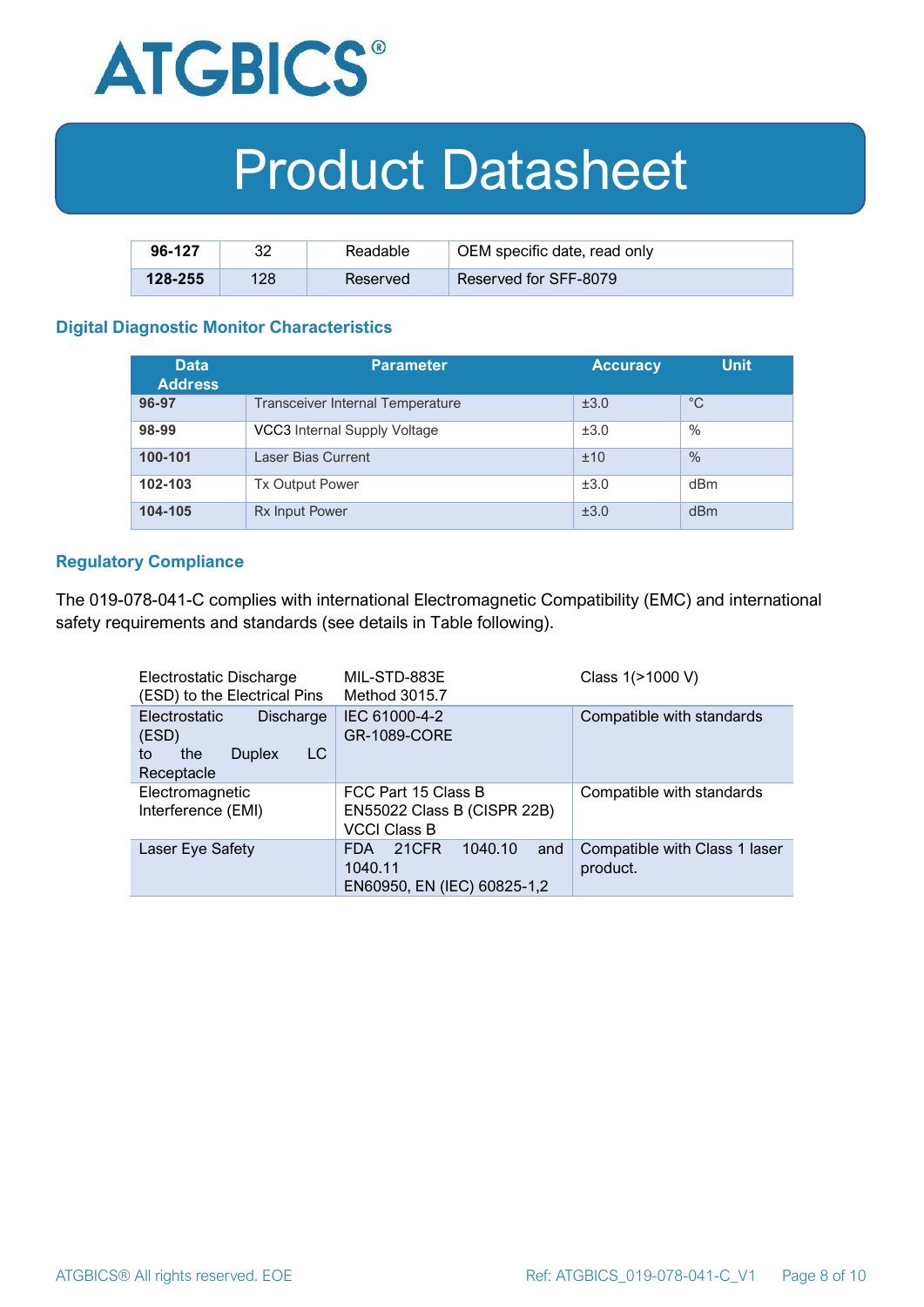

### **Recommended Circuit**



#### **Recommended Host Board Power Supply Circuit**



#### **Recommended High-speed Interface Circuit**